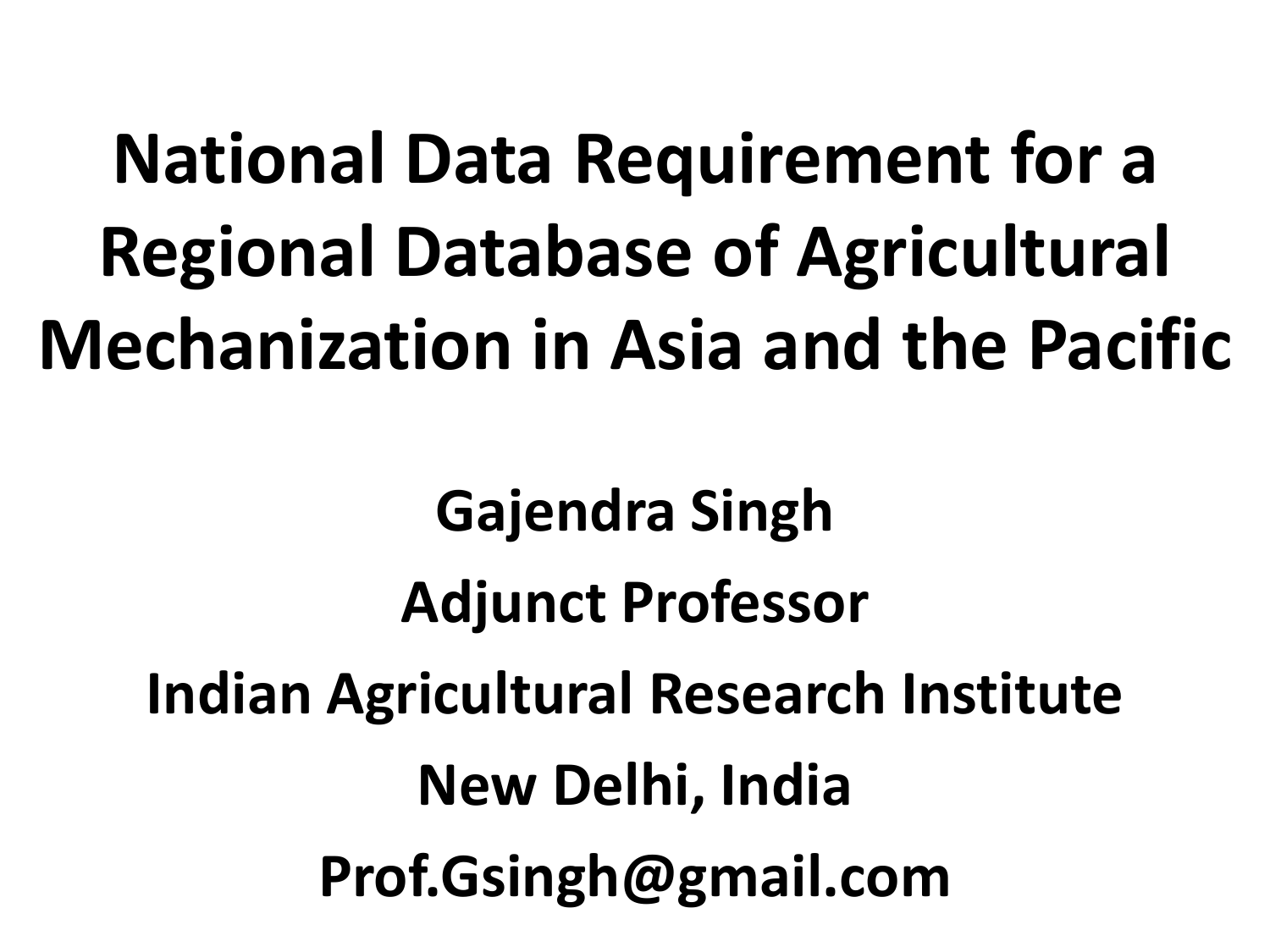#### **Section 1 – General Information**

- **1.1 Geography- Location, Area, Land Use Classification**
- **1.2 Population- Total, Rural and Urban**
- **1.3 GDP- Total, Agriculture, Industry and Services, Per Capita Income (GDP)**
- **1.4 Labor Force- Total, Agriculture, Industry and Services**
- **1.5 Literacy – Urban, Rural**
- **1.6 Life Expectancy**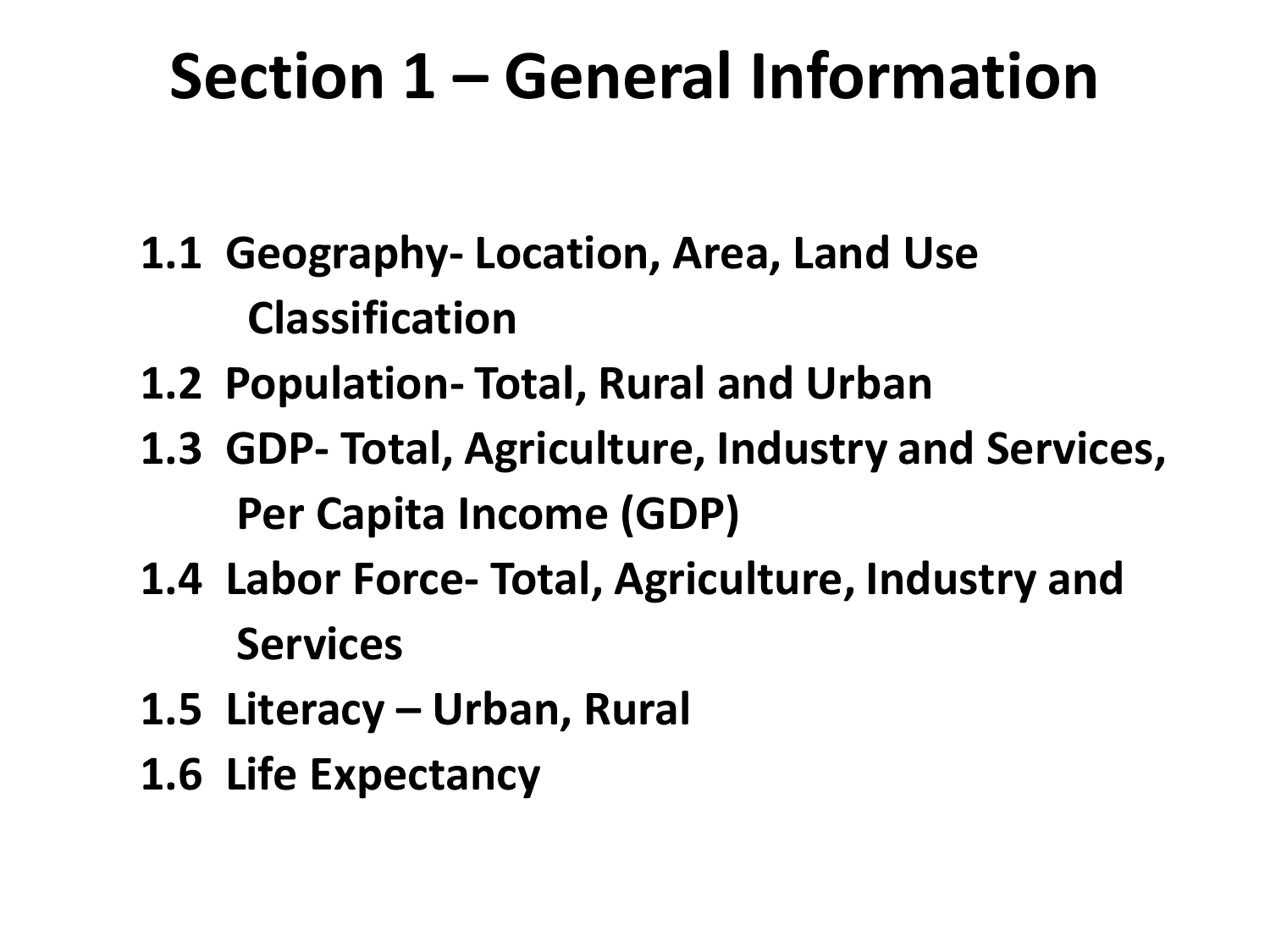## **Section 2- Natural Resources**

- **2.1 Agro-ecological Zones/Regions**
- **2.2 Area under different Soils Groups/Types**
- **2.3 Land Holdings-Number, Percentage and Average under Class sizes**
- **2.4 Area under different Crops, Yields and Production**
- **2.5 Available Water- Rainfall, Ground Water, Rivers, lakes, Ponds**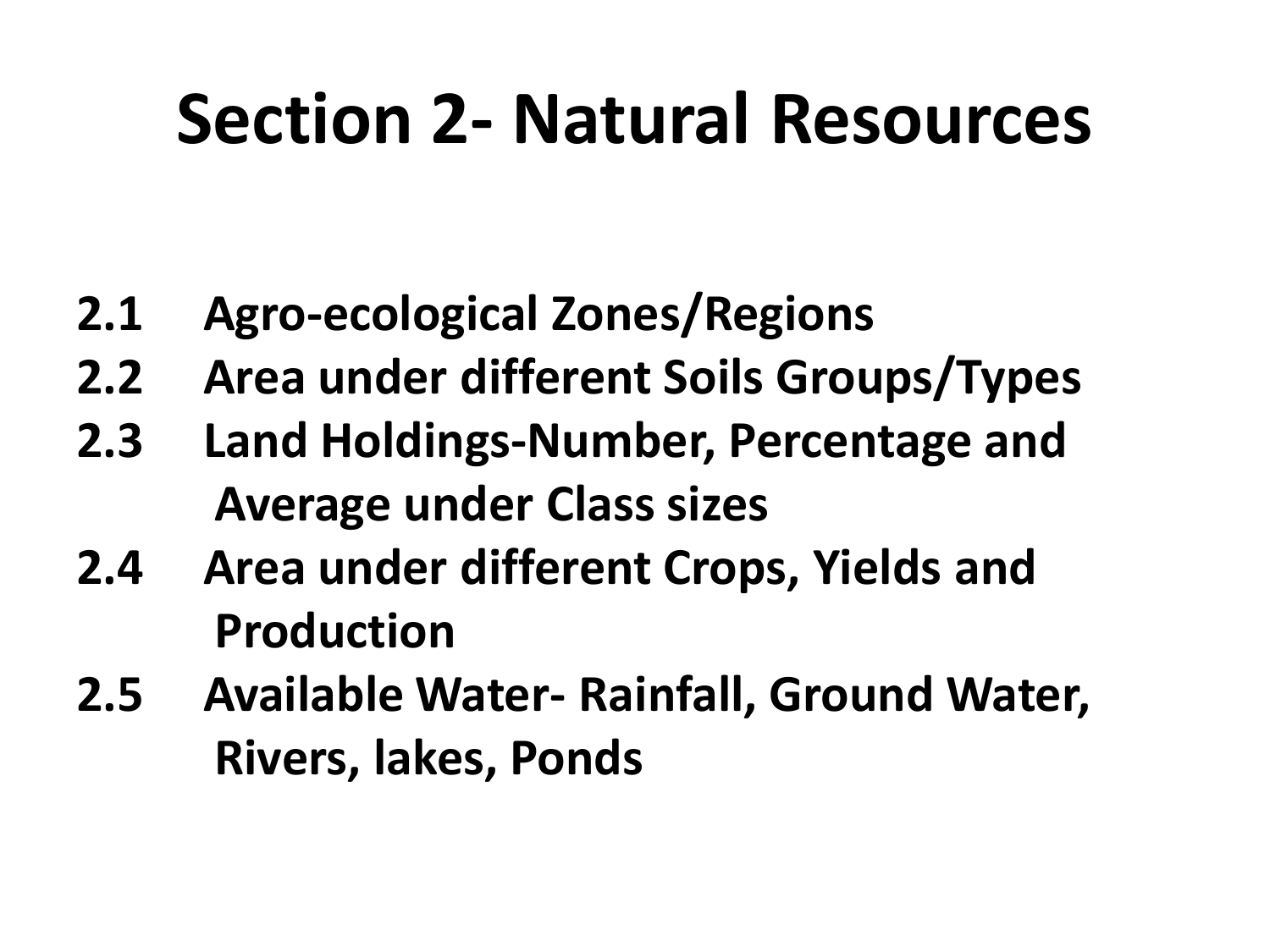#### **Section 3- Agricultural Inputs**

- **3.1 Source wise and Crop wise irrigated area, Drip Irrigation**
- **3.2 Consumption of Fertilizers – Crop wise per ha**
- **3.3 Consumption of Pesticides – Crop wise per ha**
- **3.4 Institutional Credit, Subsidies**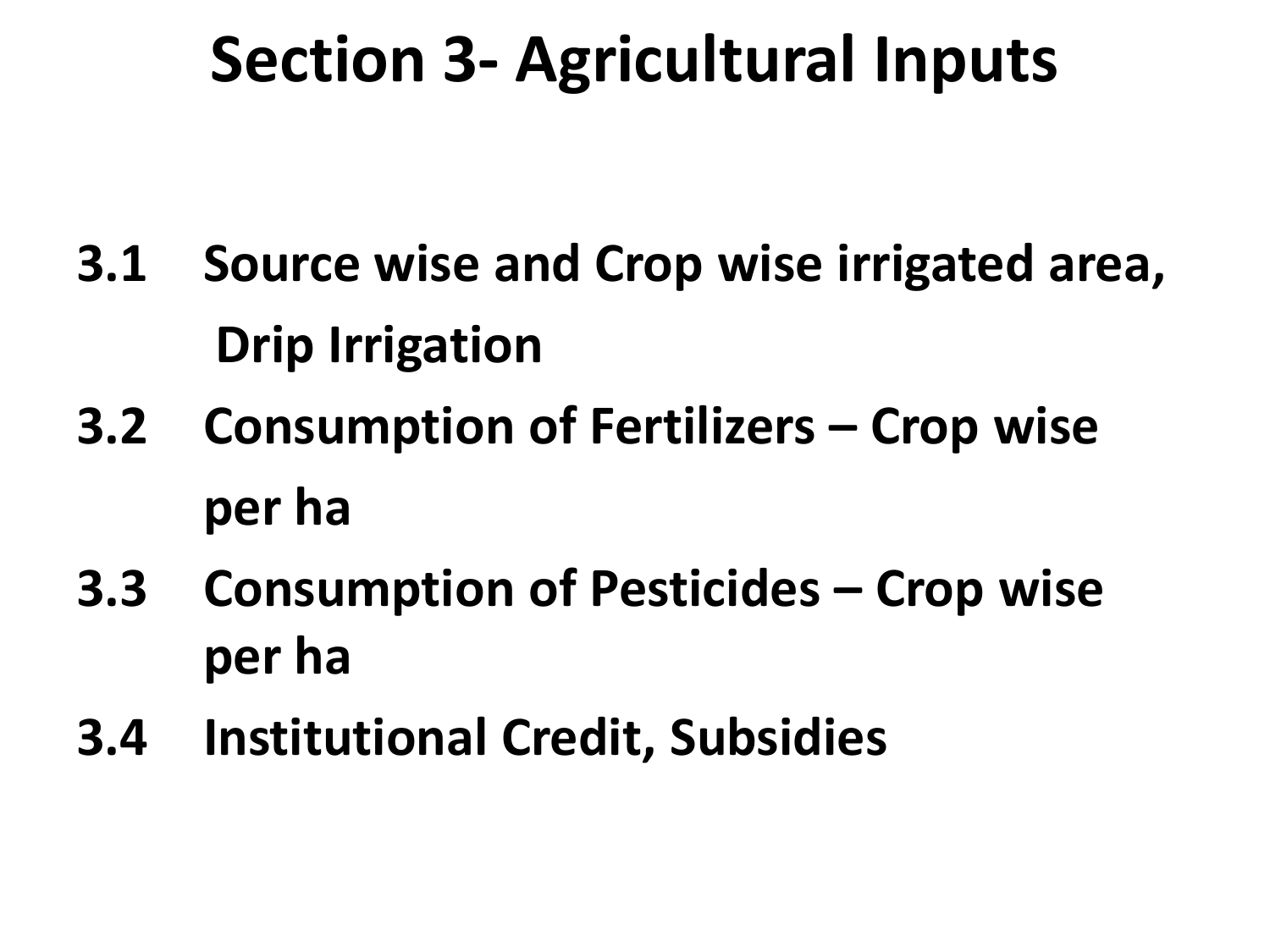#### **Section 4- Power Sources**

- **4.1 Agricultural Workers- Total, Gender wise, Owner Cultivators and Hired Workers**
- **4.2 Draft Animals**
- **4.3 4-Wheel Tractors by size (hp)**
- **4.4 Power Tillers by size (hp)**
- **4.5 Diesel and Petrol Engines by size (hp)**
- **4.6 Electric Motors by size (hp)**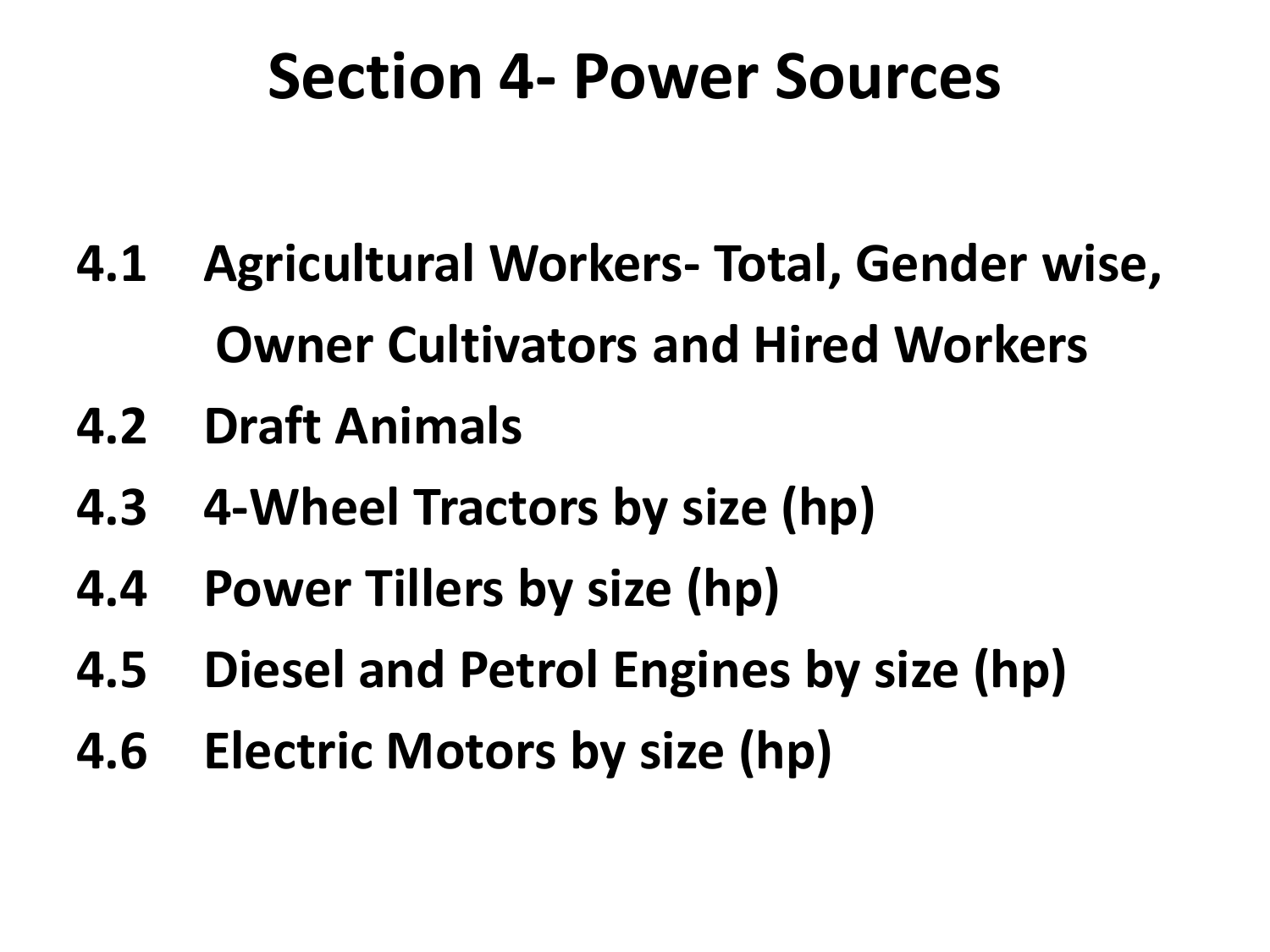## **Section 5 - Tools, Implements and Machines**

- **5.1 Hand Tools**
- **5.2 Animal drawn Implements**
- **5.3 Stationary Machines- Pumps and Tube wells, Threshers**
- **5.4 Sprayers – Manual and Power operated**
- **5.5 Tractor drawn Equipment – Ploughs, Harrows, Tillers and Cultivators, Rotary Tillers, Seed-Fertilizer Drills, Weeders, Reapers, Binders, Combines, Laser Leveler**
- **5.6 Power Tiller drawn Equipment**
- **5.7 Self Propelled Machines – Rice Transplanter, Weeder, Reaper, Combine Harvester**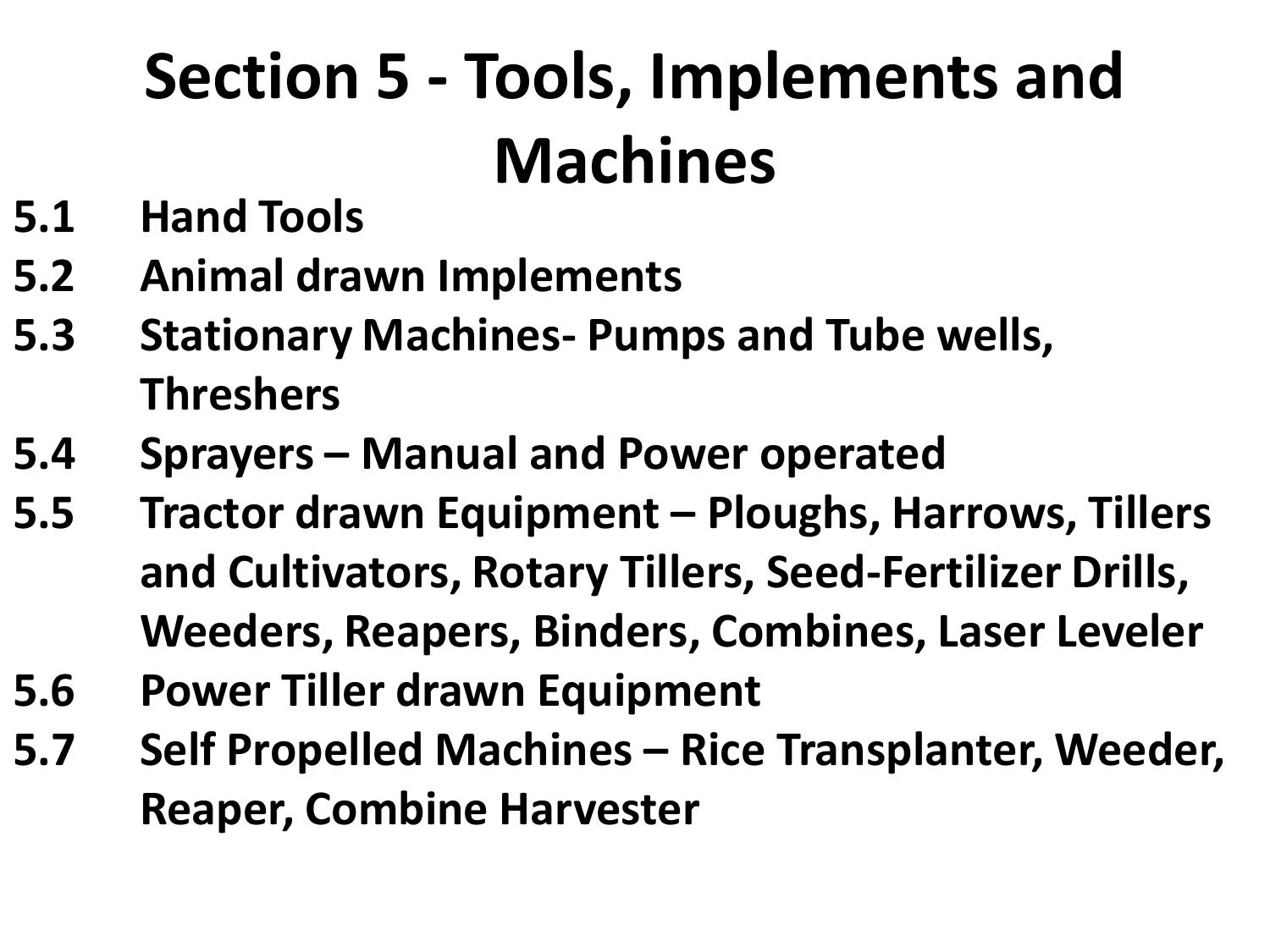## **Section 6 – Post Harvest and Processing Equipment**

- **6.1 Cleaners, Graders, Dryers**
- **6,2 Grain Storage Structures**
- **6.3 Cold Storage**
- **6.4 Milling Machines for Grains, Pulses,**
- **6.5 Processing Machines for Fruits and Vegetables**
- **6.6 Processing Units/Plants**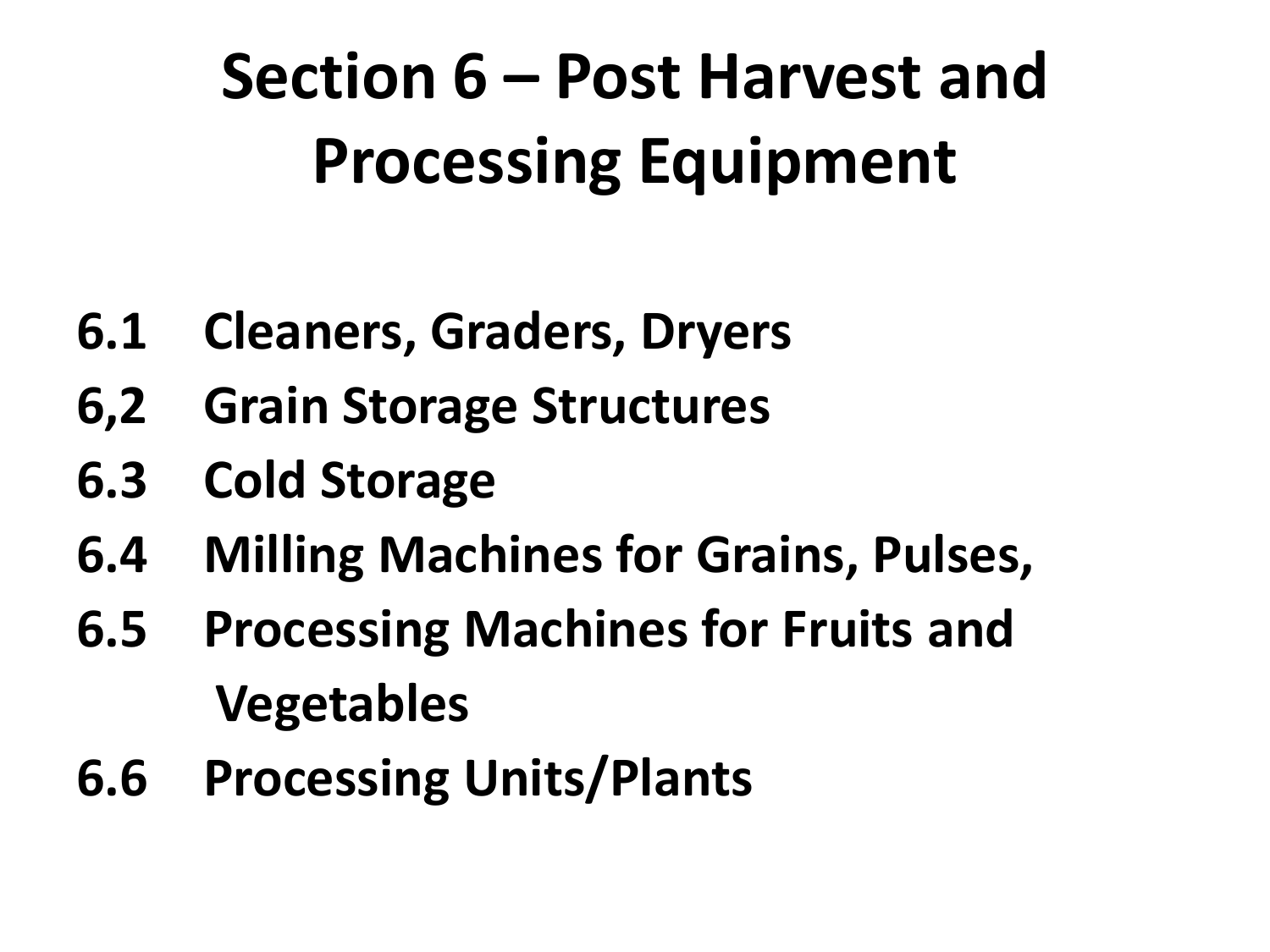#### **Section 7 – Renewal Energy Sources**

- **7.1 Agriculture based Biomass, Biogas**
- **7.2 Biofuels - Sugarcane, Jatropha**
- **7.3 Solar Energy –Dryers, Photo-voltaic for Pumps, Electricity**
- **7.4 Wind Energy – Wind Mills for Water Pumps, Electricity**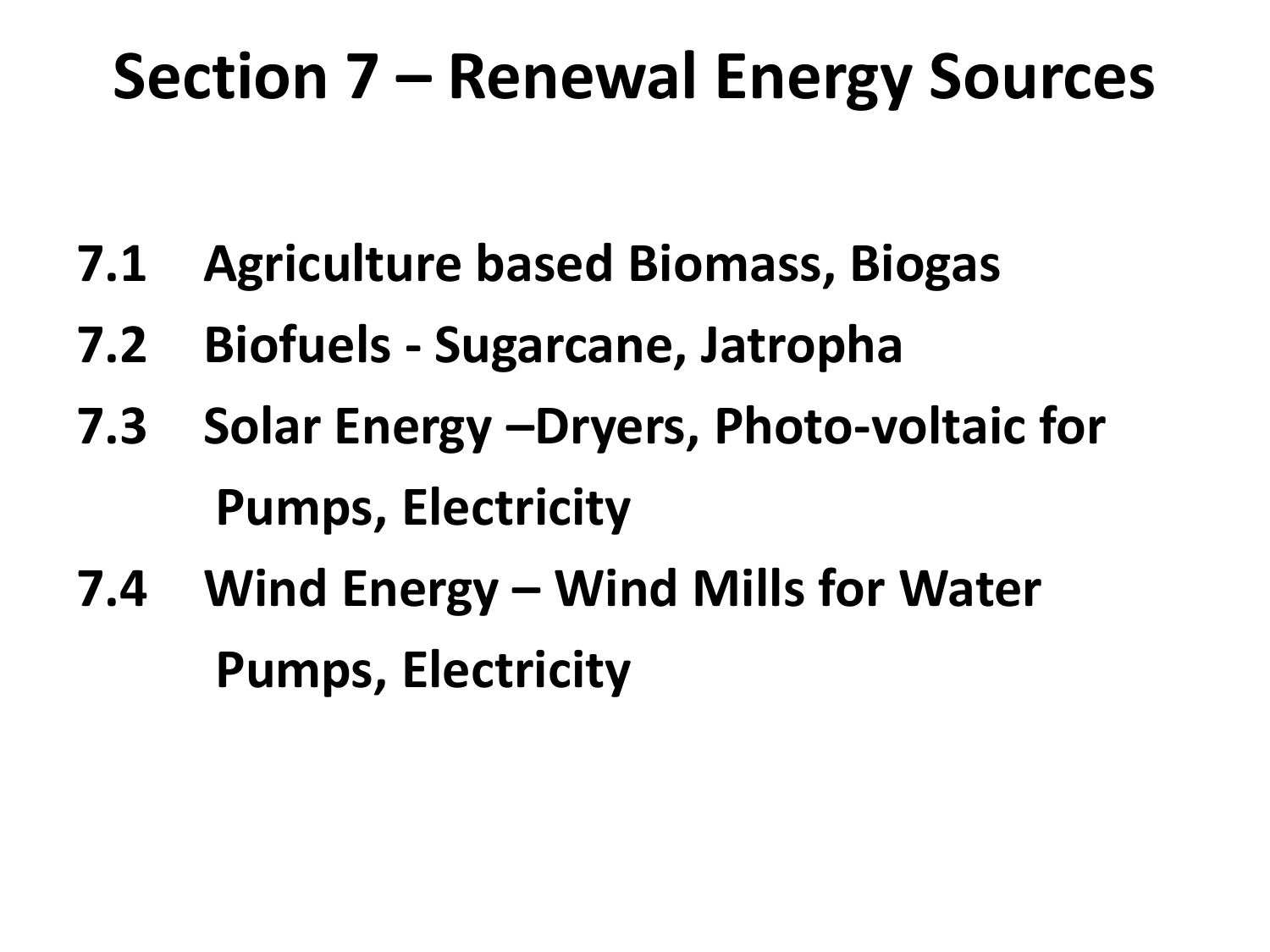#### **Section 8 – Level of Mechanization**

- **8.1 Availability of Custom Hire Services – Operations and Crops**
- **8.2 For major Crops – Degree/Level of Mechanization Operation wise**
- **8.3 Overall Level of Mechanization?**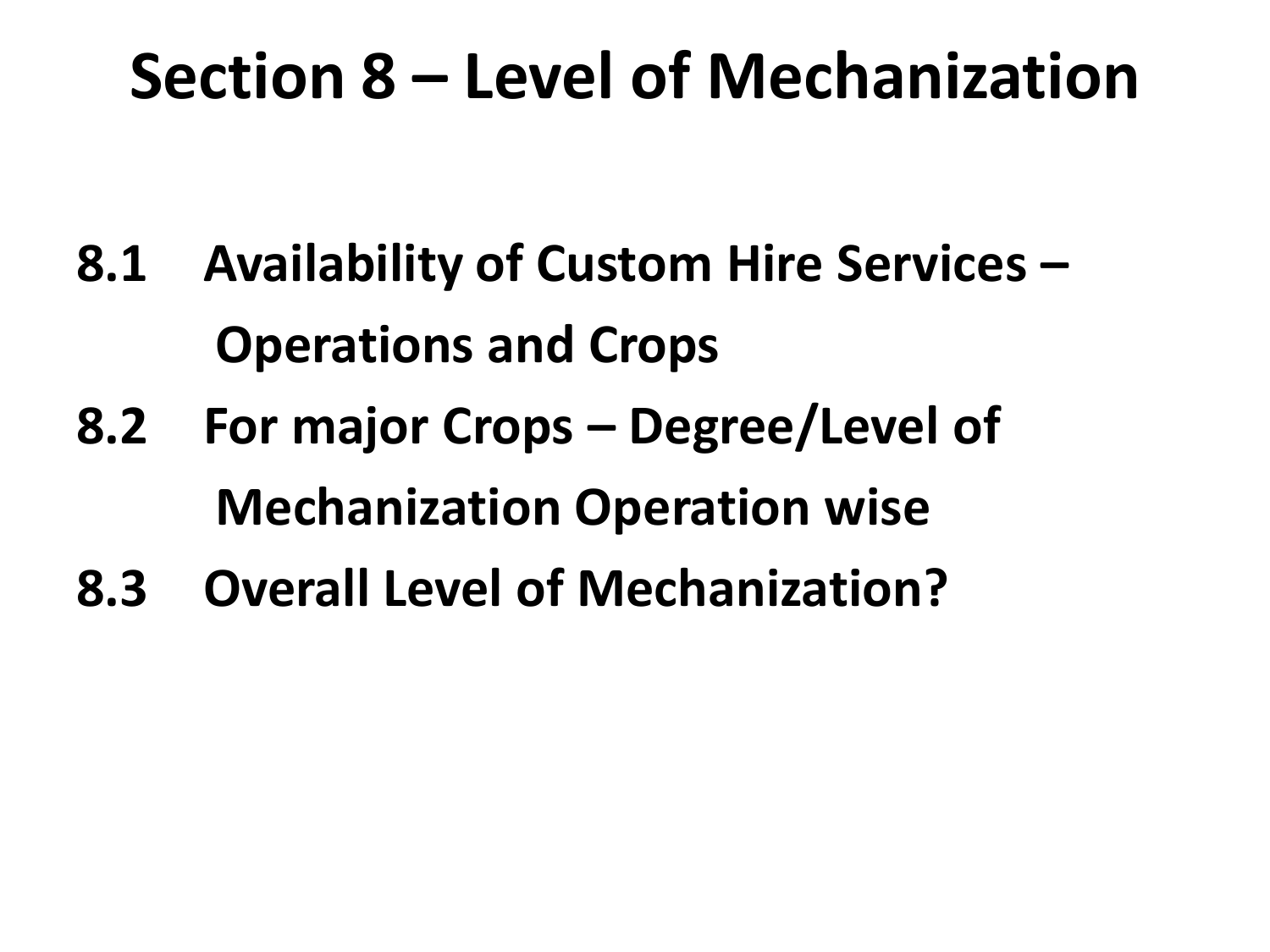

Status and projection of agr. mechanization in surveyed regions: Twelve levels of agricultural mechanization

| Loval                   | Farm power characteristics               | hand          | Draught<br>animal | tractor<br>Đ. |                                      |                                 |                    |                    |                                 |
|-------------------------|------------------------------------------|---------------|-------------------|---------------|--------------------------------------|---------------------------------|--------------------|--------------------|---------------------------------|
| 1                       | Predominantly hand power                 | > 30          | $-20$             | en 5          |                                      |                                 |                    |                    |                                 |
| $\overline{\mathbf{2}}$ | Significant use of draught animal power  | $48 - 80$     | $21 - 29$         | $-10$         |                                      |                                 |                    |                    |                                 |
| $\overline{\mathbf{3}}$ | Significant use of tractors              | $15 - 45$     | $2 - 40$          | $-19$         |                                      |                                 |                    |                    |                                 |
| T                       | <b>Tractors predominant</b>              | $20 - 50$     | $15 - 30$         | $20 - 49$     |                                      |                                 |                    |                    |                                 |
| 5                       | Fully motorized technology level I       | 0.25          | 0.25              | $50 - 75$     | Nomin, speeds<br>(km/h)              |                                 | No. of<br>speeds   | ann                | PTO<br><b>SOMEOS</b>            |
|                         |                                          |               |                   |               | <b>RANC</b>                          | WW.                             | <b>RAWAYER</b>     |                    | ņю                              |
| G                       | Fully motorized technology level II      | <b>Gal 10</b> | <b>Griff</b>      | > 75          | $\overline{\mathbf{r}}$ .<br>20 (25) | $2 - 8$                         | $6/2 - 3/2$        | 36,63              | 540                             |
| 7                       | Fully motorized technology level III     | m.            |                   | H.            | $2 - 20$                             | $\overline{\mathbf{r}}$<br>10   | 8/4 - 12/4         | C3, 83             | <b>MAN</b> <sub>10</sub><br>00) |
| 8                       | Fully motorized technology level IV      | <b>III</b>    | m.                | a.            | $(0,5)$ $2 -$<br>20 (40)             | $\overline{\mathbf{z}}$ –<br>15 | 12/4 - 16/8 38, HL |                    | 540/100<br>D                    |
| g.                      | Fully motorized technology level V       | u.            |                   | a.            | $(0,3)$ $2 -$<br>40 (50)             | ŋ.<br>20                        | 16/12-<br>20/20    | 88,<br>PP8.<br>FPS | 540/100<br>o                    |
| 10                      | Fully motorized technology level VI      | <b>ALC</b>    | m.                | a.            | $\mathbf{p}$ –<br>50 (60)            | ņ.<br>25                        |                    | autom.             | (750/12)<br>50)                 |
| $^{\text{11}}$          | Moderate share of autonomous vehicles    |               |                   |               |                                      |                                 |                    |                    |                                 |
| $\overline{12}$         | Significant share of autonomous vehicles |               |                   |               |                                      |                                 |                    |                    |                                 |



Source: Clarke et al. (2002) / Reniss (2005), modified.

Fourth World Summit on Agriculture Machinery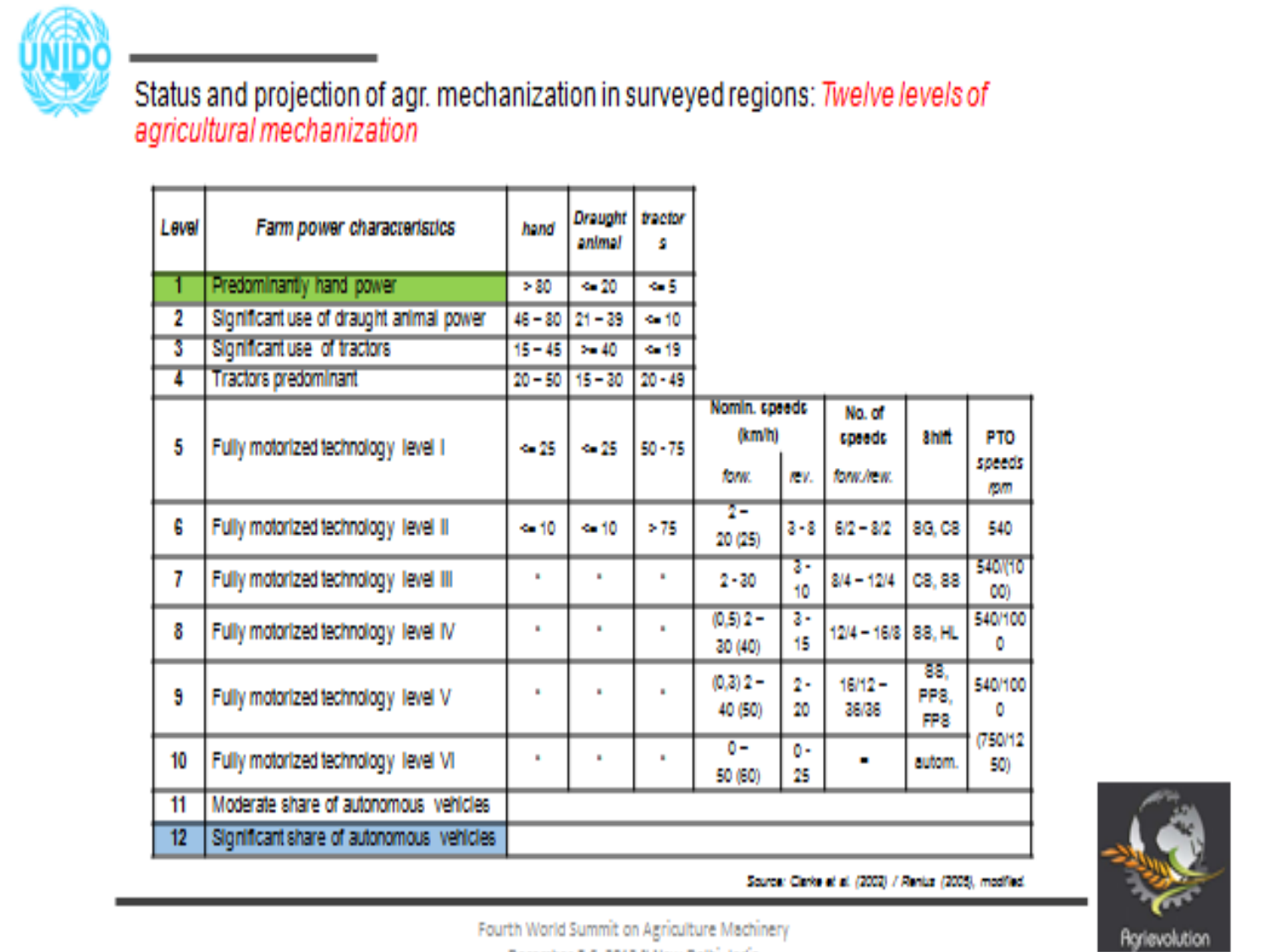## **Section 9 – Supply of Equipment and Machines**

- **9.1 Local Manufacture of Equipment and Machines**
- **9.2 Imported Equipment and Machines**
- **9.3 Export of Equipment and Machines**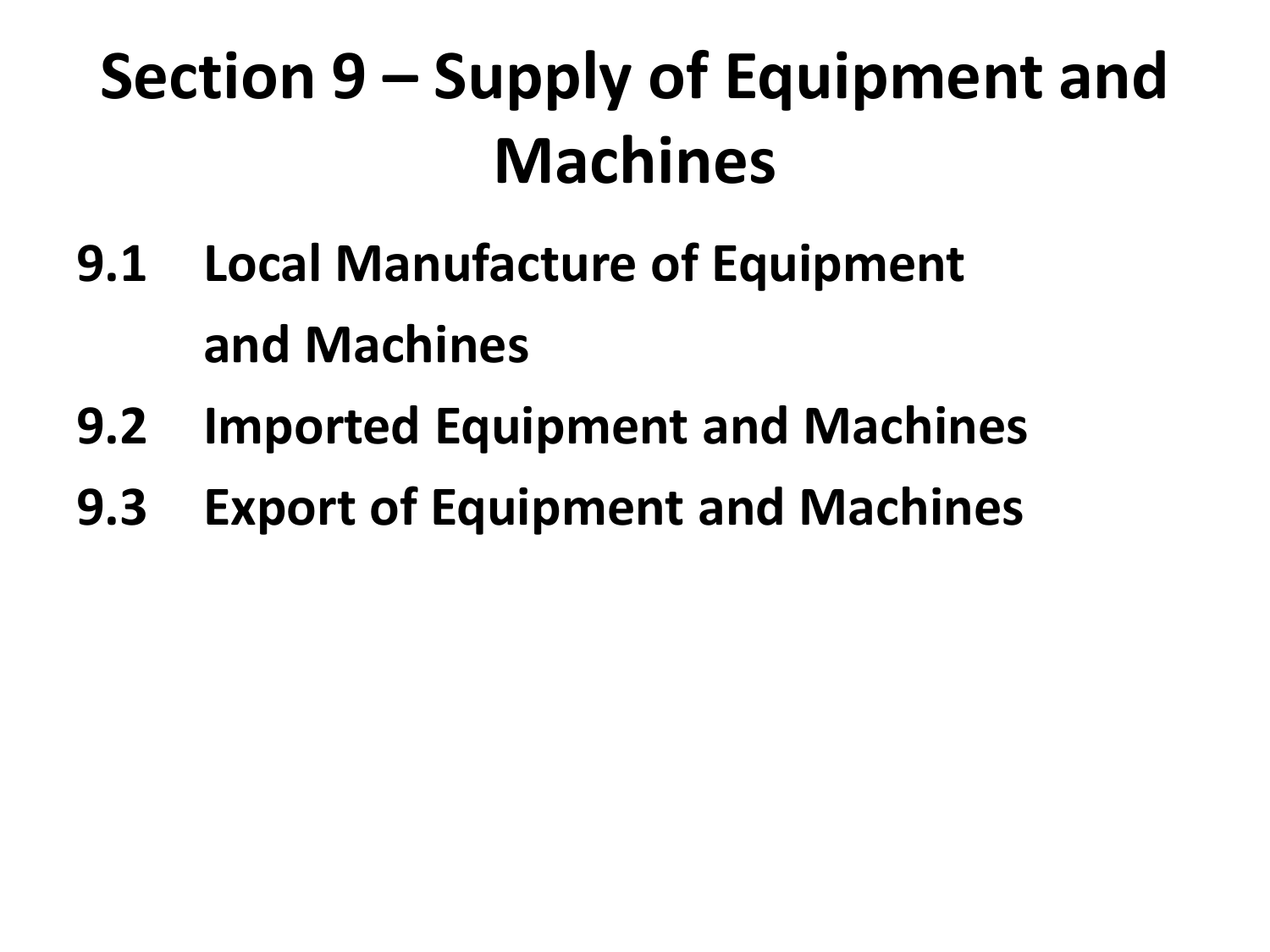#### **Section 10 – Standards and Testing**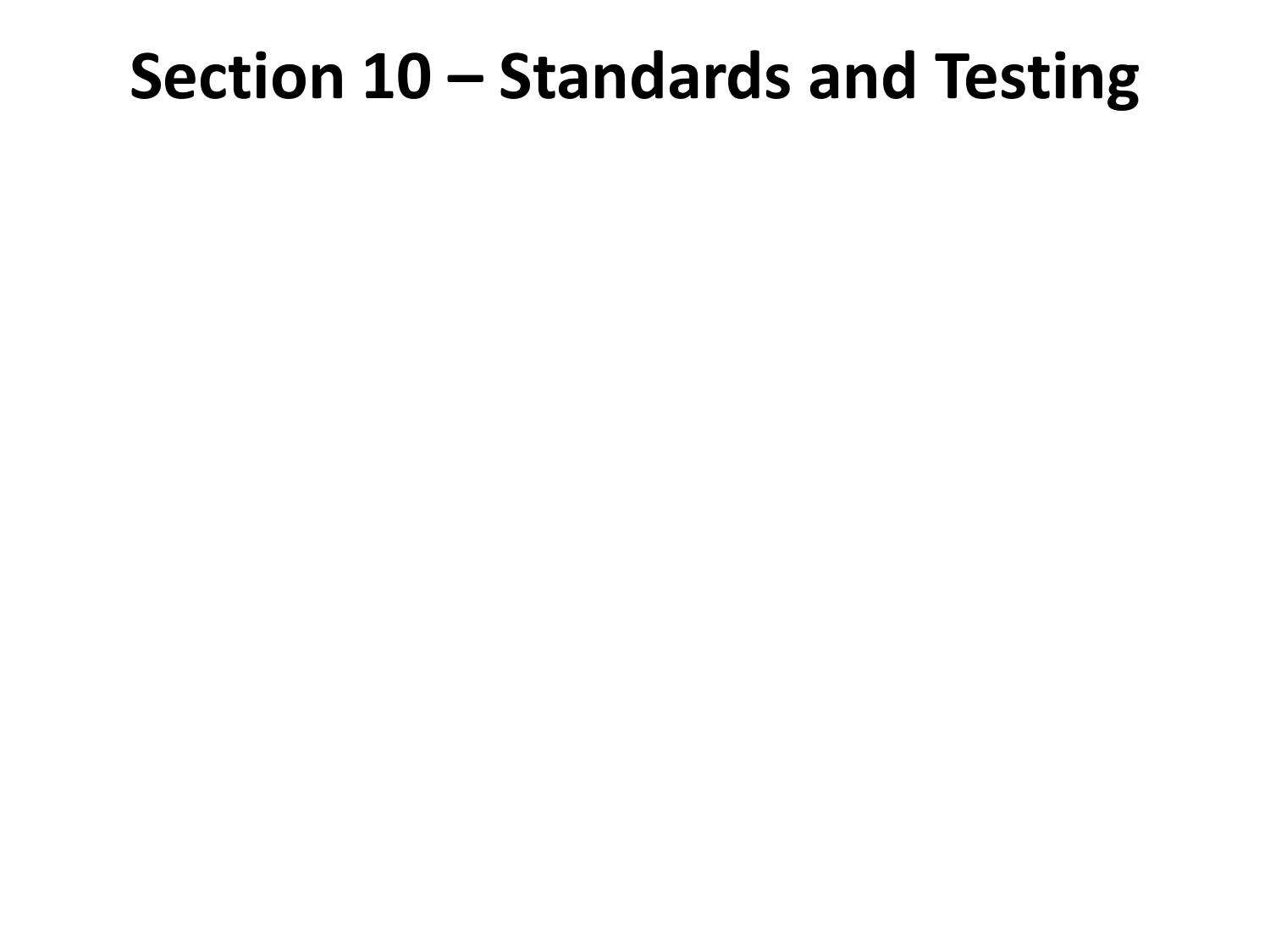## **Section 11 – Education, Training and Extension**

- **11.1 Agricultural Engineering related Institutions (Degree and Diploma)**
- **11.2 Skill Training Institutions**
- **11.3 Extension Programs**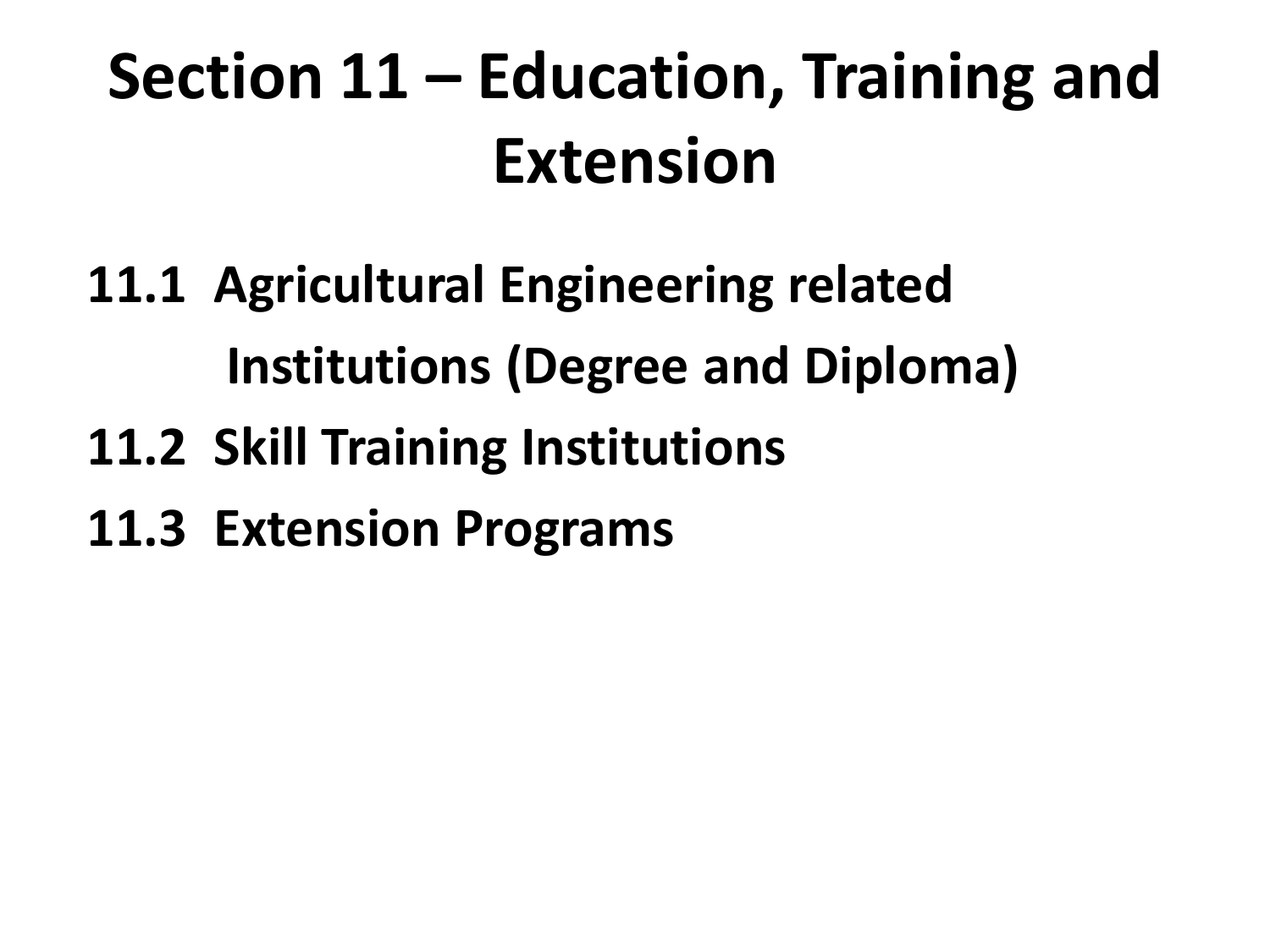## **Section 12 – Future Needs of Mechanization**

- **12.1 Operations (Crop wize) needing mechanization now**
- **12.2 Operations (Crop wize) needing mechanization in next 5-10 years**
- **12.3 Resources needed - Technology, Human Resource and Finance (Credit/Subsidy)**